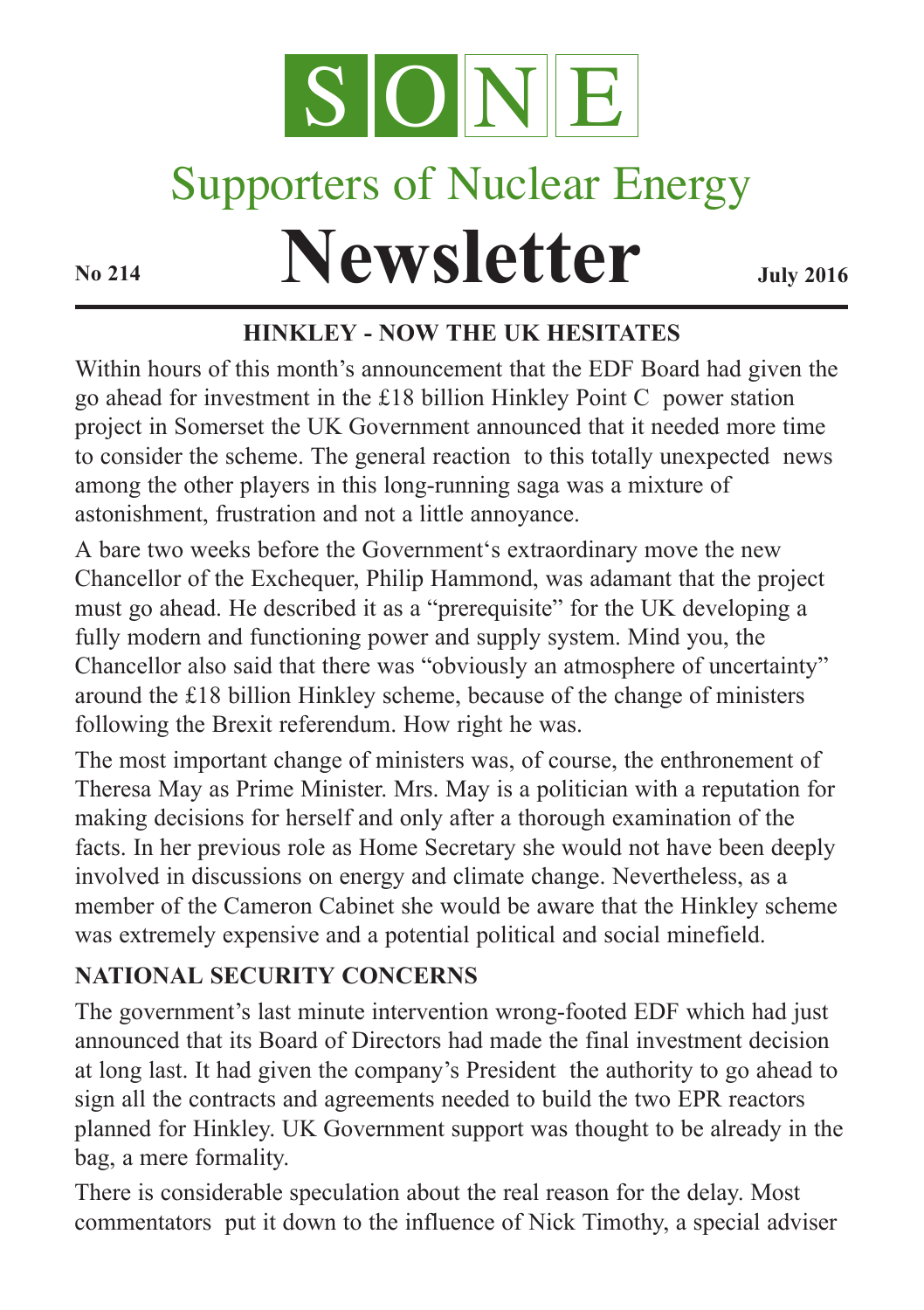to the Prime Minister, who expressed concern about the involvement of the "hostile" Chinese in such a key UK infrastructure project nine months ago. Others suggested that Mrs. May, no fan of the previous Chancellor, George Osborne, felt that in his eagerness to get more business from the Chinese in other business areas Mr. Osborne had not studied the small print of the Hinkley Point C nuclear deal carefully enough.

Whatever the reason for delay, the Government has now told us to expect a decision on behalf of the UK "in the early autumn." Whichever way that decision goes - and if I was a betting man I would put the odds of the scheme now going ahead as no better than evens - it will be an historic decision, the merits of which will be debated for years to come.

Within hours of the EDF Board giving the project the go ahead on behalf of the French - on a split vote of 10 votes to seven, with one dissenting director resigning before it was taken - Greg Clark, the new Business and Energy Secretary, tried to explain why the UK needed more time to think about the ramifications of a scheme which has been nearly a decade in the making.

The term "perfidious Albion" comes to mind as a description of how the French must have felt when they read Mr. Clark's less than persuasive statement, rushed out via the internet. Despite its public protestations that it understood the UK's decision "loss of face" was probably the reaction of the State-owned China General Nuclear Power Corporation (CGN), which agreed last year to take a one-third investment interest in the project.

#### **NOT A U-TURN?**

Mr. Clark must have felt embarrassed at being put in a position where he had to make that "hold your horses" statement. A week earlier he had said that he looked forward to the outcome of the EDF Board meeting and seemed to be raring to go.

"New nuclear is an essential part of our plan for a secure, clean and affordable energy system that will power the economy throughout this century," the Minister said then. "It's clear that we are open for business as we come closer to sealing the deal on this major investment in British infrastructure and British jobs."

It would seem that the French Government and EDF were not warned that the UK was thinking about a delay any more than Mr. Clark was, although the French President may have been tipped off by our Prime Minister, somewhat belatedly. French Government officials and EDF directors had arranged for media interviews to take place the day after the EDF Board met. They were left with egg on their faces and so was most of the media, which had been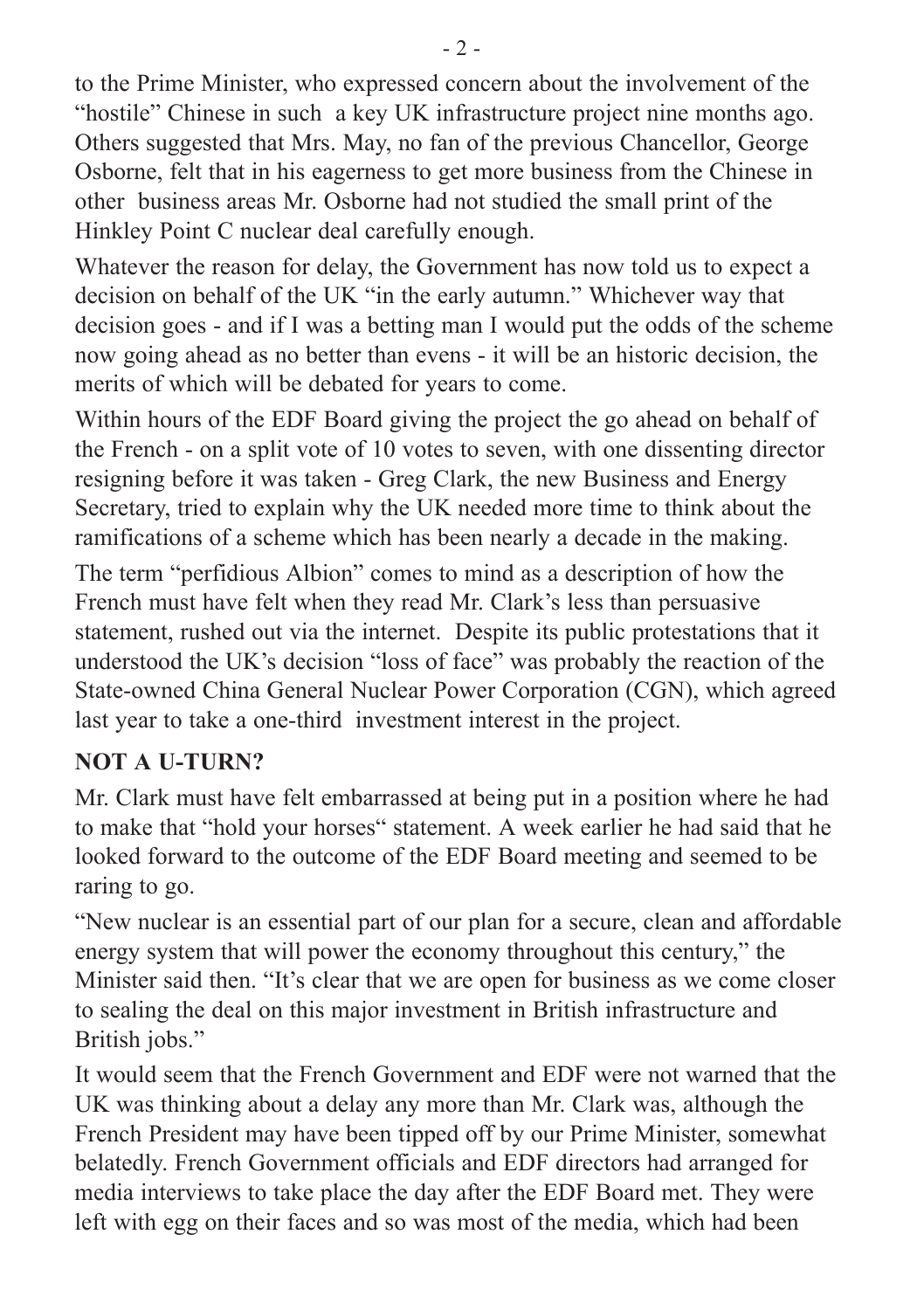running stories for days that the French and the British were about to sign up for the Hinkley Point C project.

Now the UK Government is having to play down suggestions that there has been a U-turn, insisting that it was natural that the new Prime Minister would want to take time to review the project "before approving it." (Or not approving it, presumably). If delay was "natural"(and therefore to be expected) why wasn't something said before the French stuck their necks out? Why were Chinese representatives , including the CGN Chairman, allowed to set off for Somerset to join in planned celebrations? The probable explanation is that the Prime Minister felt that if she said too much too early the EDF Board would not have approved the investment deal and would be able to blame the UK for scuppering it.

What happens next is anyone's guess. Maybe it is all a negotiating ploy, an attempt to get the "strike price" agreed by the Government, long considered to be too high, reduced. The strike price is a guaranteed price for the electricity generated by Hinkley Point C of £92.50 a megawatt hour for 35 years, more than twice the cost of existing wholesale electricity prices. The strike price would reduce slightly if a second power station using EPR reactors went ahead.

If UK concern really centres on the involvement in the Hinkley project of the Chinese State-owned CGN company, which took a 33% stake in the venture a year ago, then the logic seems to be that EDF should be asked to look elsewhere for investment support, which is essential. The chances of it finding a new external source of funding is extremely remote, however, and the French Government, which effectively owns EDF, is most unlikely to come to the rescue. So is the UK Government.

#### **DECOUPLING THE DEAL**

As it is French State holdings in a wide range of non-nuclear industries are currently being sold off in an attempt to raise funds to protect and assist two nuclear groups, EDF and Areva, both of which are involved in the Hinkley project. Equally, it would be an enormous step for the UK Government and the taxpayer to buy into the scheme and I cannot see that happening. The Government has always said that electricity consumers must pay for any new nuclear power stations not taxpayers.

Another manoeuvre which is thought to be a possibility is for the UK to press for the agreement now on the table to be "decoupled." It currently provides for Chinese investment in new nuclear power stations in Suffolk and Essex. EDF and the China General Nuclear Power Corporation have agreed a partnership for the development of plants at Sizewell and Bradwell under which the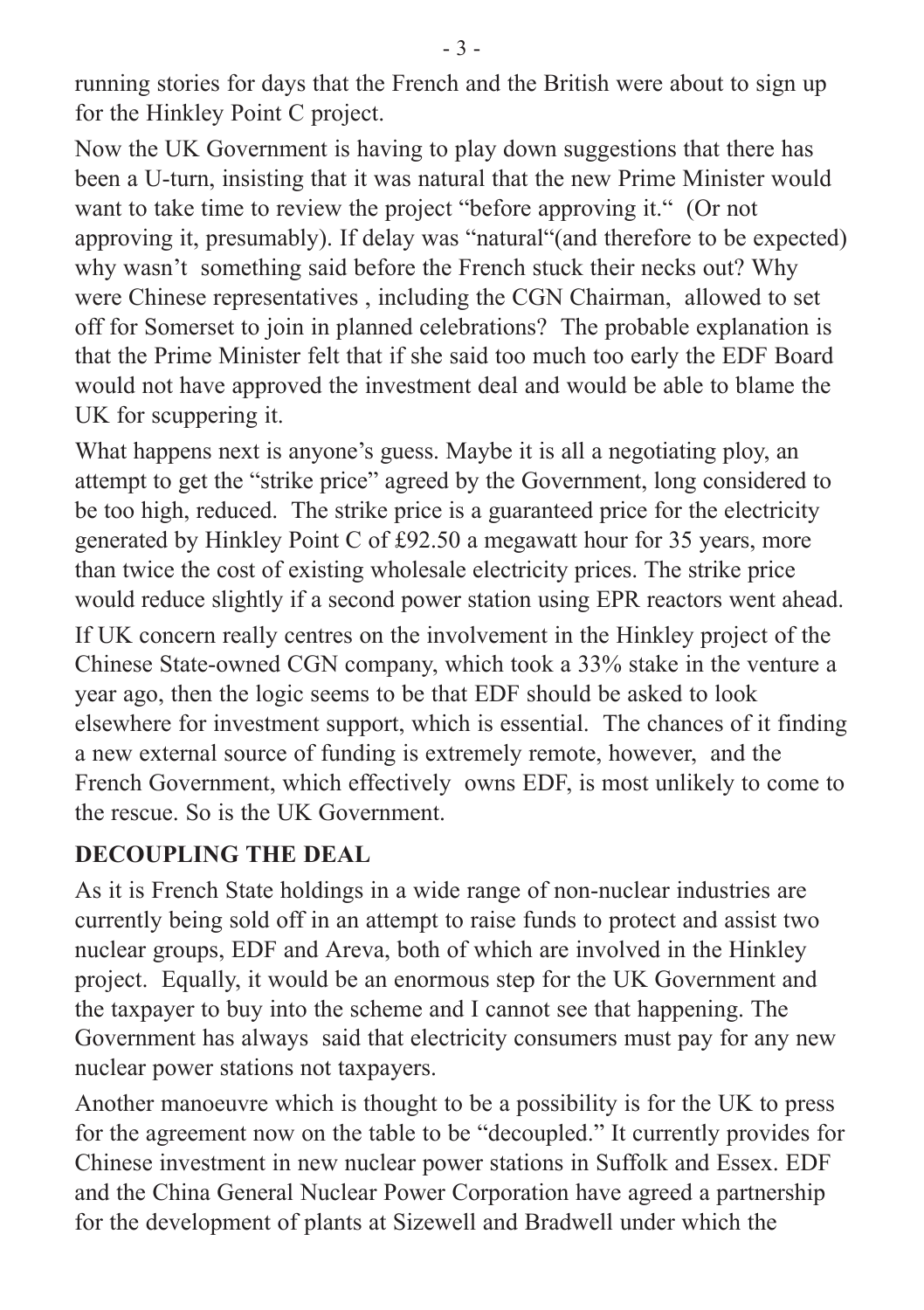Chinese would have a 66.5% controlling stake in a new Bradwell plant, a prospect which alarms some Whitehall officials.

It had long been thought that it was the French who might pull the plug on the Hinkley scheme not the UK. EDF's decision to invest in it has been postponed time and time again for a whole raft of reasons, unnerving some of SONE's members, EDF's own employees and, possibly, Britain's new Prime Minister.

There have been rising cost estimates and doubts about the Areva technology and materials incorporated in the two EPR reactors planned for Hinkley which are meant to provide 7% of the UK's electricity. Serious roblems with the construction of similar reactors at Flamanville in France and in Finland have not been encouraging.

The most recent opposition to the Hinkley project has come from EDF's powerful French trade unions, which are represented on the EDF Board. They argued that the project could affect the EDF Group's financial stability and threaten the jobs of their own members in France.

# **A "BONKERS" DECISION SAY UK UNIONS**

The UK unions, on the other hand, fully support the project and one union leader called the government's decision to delay the scheme "bonkers." The construction of Hinkley Point C will create an estimated 25,000 jobs, with completion scheduled for 2025 and the two EPR reactors at the plant would provide 7% of Britain's electricity. Some £2 billion plus has already been spent on site preparation and abandoning the project would inevitably lead to legal wrangles about who should pay for that work.

Until now the UK Government has been steadfast in its support for Hinkley despite the doubts about its costs which have been expressed, most recently by two of its own watchdog organisations. With impeccably good or bad timing, depending on your viewpoint, they spoke out a couple of weeks before the EDF decision was taken.

The National Audit Office was particularly critical, warning that the project could cost energy consumers £30 billion in "top up payments" because of falling wholesale power prices, a claim dismissed by EDF. "Short term changes in today's wholesale energy prices do not change the long-term case for Hinkley Point C," the company insisted. The second watchdog, the Infrastructure and Projects Authority, argued that the potential cost of Hinkley could be as high as £37 billion but that estimate was pooh-poohed, too.

The UK Government's delaying tactic is not going down well in Japan, any more than it is in France and China. Britain's indecision is seen there as "disrespectful" by politicians and executives in Tokyo. Greg Clark has tried to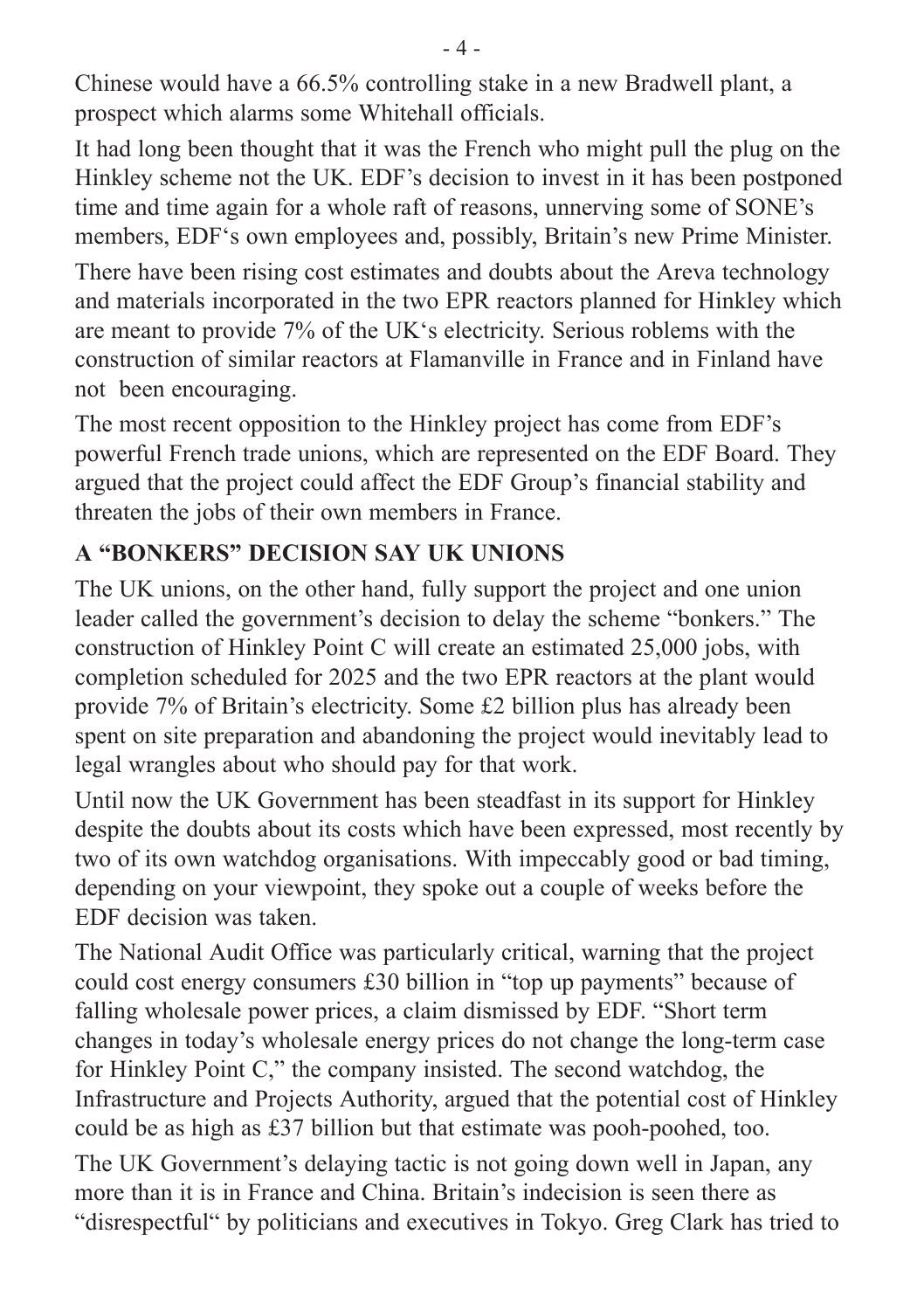reassure the Japanese that the UK government is totally committed to Hitachi's new nuclear project in Anglesey and Toshiba's in Cumbria.

One cannot help but feel sorry for EDF and the French Government. As though they did not have enough problems the European Commission has decided to investigate a badly needed restructuring programme involving EDF and Areva.

One of the reasons why a majority of the British people voted to leave the European Union was the feeling that the UK should take its own decisions, not leave them for a bunch of Brussels bureaucrat to take, impose and monitor. That being so the French Government, which effectively owns the country's nuclear industry and, indirectly, the UK's nuclear industry as well through its majority shareholding in EDF, must be wondering why France doesn't take a spot of French Leave.

#### **FRENCH LEAVE FOR THE FRENCH?**

One definition of the term French Leave is "a departure without ceremony, permission or notice" and in French the equivalent phrase is filer a l'anglais - "to leave English style." The EU is clearly concerned that the English style Brexit which the UK is pursuing might become a template for other departures. This is not being considered by the French as far as I am aware, although an ex-pat friend tells me that some of the natives are becoming decidedly restless.

I found myself pondering over one of the latest pieces of bureaucratic nonsense from Brussels this month when it was announced that the European Commission was to launch an investigation to determine whether the French Government's contribution of  $\epsilon$ 4 billion towards the financing of the badly needed restructuring of Areva meets EU rules on State aid.

Twelve months ago EDF (84% State owned) and Areva (in which the French State has an 86.5% stake) announced tbhat they had signed a memorandum of understanding setting out the principal terms and conditions for EDF to take a majority share in Areva's struggling reactor business, Areva NP.

Areva, which has been in financial difficulties for at least the last five years, plans to create a new group later this year which will bring together all its fuel cycle operations - mining, chemistry, enrichment, recycling, dismantling, logistics and related engineering. Three months ago France notified the European Commission that it had developed a restructuring plan aimed at restoring the Areva Group's competitiveness and improve its financial position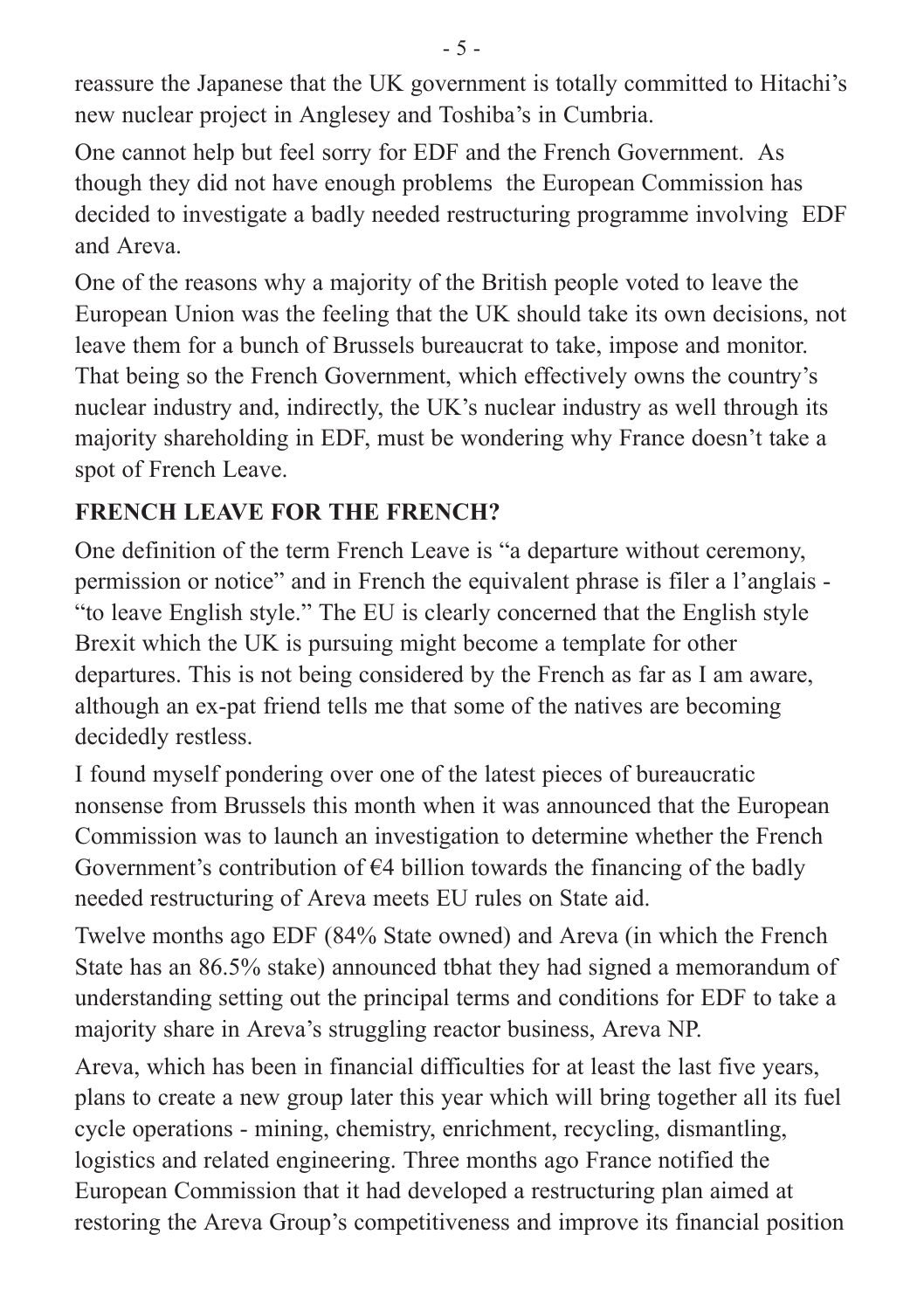The plan includes State aid in the form of a public capital injection of  $\epsilon$ 4.4 billion and, among other things, it will involve Areva NP, the subsidiary that produces nuclear reactors (notably the EPR) being sold to nuclear operator EDF.

Given Areva's technical problems it is difficult to imagine other companies within the EU queuing up to buy all or part of Areva in competition within EDF although some sort of cherry picking raid might be possible I suppose.

In any event, the European guidelines on State aid for rescuing companies in difficulty specify that aid to such companies can only be granted for up to six months. Beyond this period aid must either be reimbursed (in other words State funds must be returned to the State, a sort of bureaucratic sleight of hand) or a revised restructuring plan must be approved by the European **Commission** 

This plan must ensure that the long-term viability of a company is restored without further State support, that the distortions of competition caused by the State aid are addressed by specific measures and that the company (owned by the State remember) contributes to the cost of restructuring. Restructuring may only be granted once over a period of ten years.

Margrethe Vestager, the Danish politician who is the commissioner responsible for competition policy within the EC (Denmark decided 30 yers ago not to build any new nuclear power stations incidentally) had this to say about the investigation she has called for:

"Given the size and importance of the restructuring of Areva, the commission has to carefully assess that the restructuring plan is sound and that the State aid does not unduly distort competition in the Single Market. Our aim is to ensure a sustainable future for Areva without the need for further Government support." I guess the French government has much the same objective.

### **NOW FOR SOME POSITIVE NEWS**

It is particularly unfortunate that the UK Government should put a spanner in the works, casting doubt about its commitment to new build nuclear projects, just as a UK parliamentary committee looking into the future of nuclear power in Wales has concluded that Horizon Nuclear Power's proposed Wylfa Newydd plant in Anglesey can deliver value for money.

More than that it says the Trawsfynydd site in Wales is a "stand out candidate" for locating a first of its kind small modular reactor (SMR) in the UK.

The Commons Select Committee on Welsh Affairs launched its inquiry into nuclear energy's future in Wales at the beginning of the year. Since then six evidence sessions have been held, hearing from 33 witnesses - among them SONE's Chairman, Sir William McAlpine, committee member Neville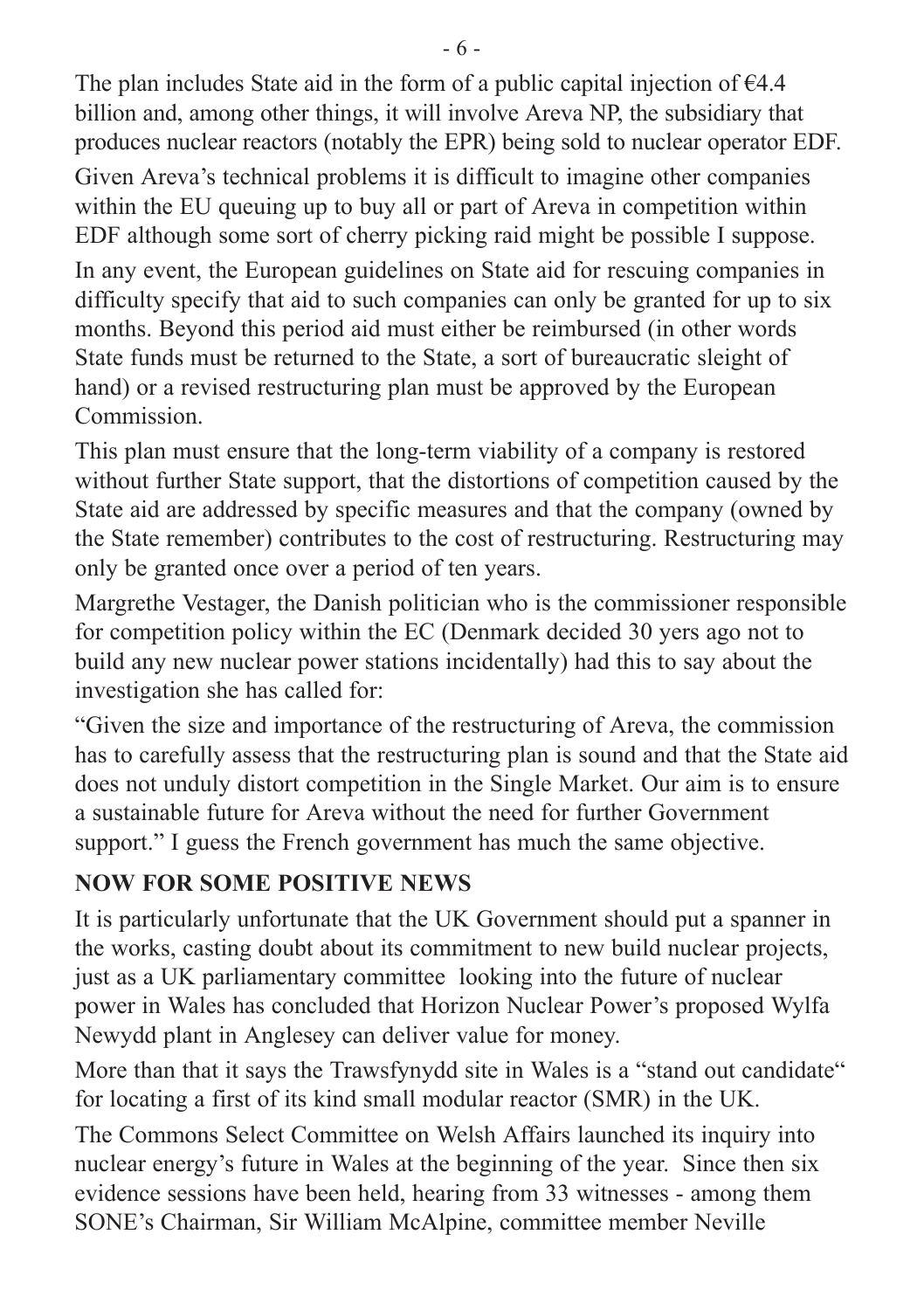Chamberlain and Professor Wade Allison, the SONE member who is to be the main speaker at this year's annual meeting.

The Welsh Affairs Committee has done a thorough job. Members visited the two main nuclear sites in Wales - Wylfa and Trawsfynydd and considered a wide range of important issues - the decommissioning of shut down plants, the construction of the new plant at Wylfa and the UK government's plans for the development of SMR among them.

The report has some important points to make about the "conflicting evidence" it received from witnesses on the potential cost of new nuclear build - and Wylfa Newydd in particular - and on the track record in Japan of the Advanced Boiling Water Reactor which will be used at Wylfa.

On the cost of nuclear new build the report has this to say: "Whilst nuclear power may not be the cheapest source of energy available it does have the added benefit of providing value for money for a secure and reliable source of low-carbon power. We are also reassured that the taxpayer will be protected from excessive costs, as the risk of the investment is placed on the developer."

The committee says that energy policy in the UK should balance cost against energy security and environmental concerns. It recommends that the government negotiate a strike price for Wylfa Newydd below that agreed for Hinkley Point C and seek a price that would be competitive with renewable sources, such as on-shore wind. The committee also says that the government should not continue with the project if the price is too high - an attitude which the government is obviously grappling with in relation to the Hinkley C project - but accepts that deciding what is too high is no easy task.

"Energy pricing is often difficult to understand and can seem opaque to experts, let alone the general public," the Select Committee report says. "Without access to all the necessary information it is difficult to compare and to critique decisions that have been taken. We recommend that the Government provide a clear and comprensible explanation of how the lifetime cost of energy sources are compared.

"In particular, the government should show how it compares new nuclear with renewable alternatives. The Government should also be transparent about all the costs related to new nuclear build, including the eventual cost of decommissioning and waste disposal."

The other area of "conflicting evidence" which the Committee remarks upon is the differing views it received on the track record in Japan of the Advanced Boiling Water Reactor which will be used at Wylfa Newydd.